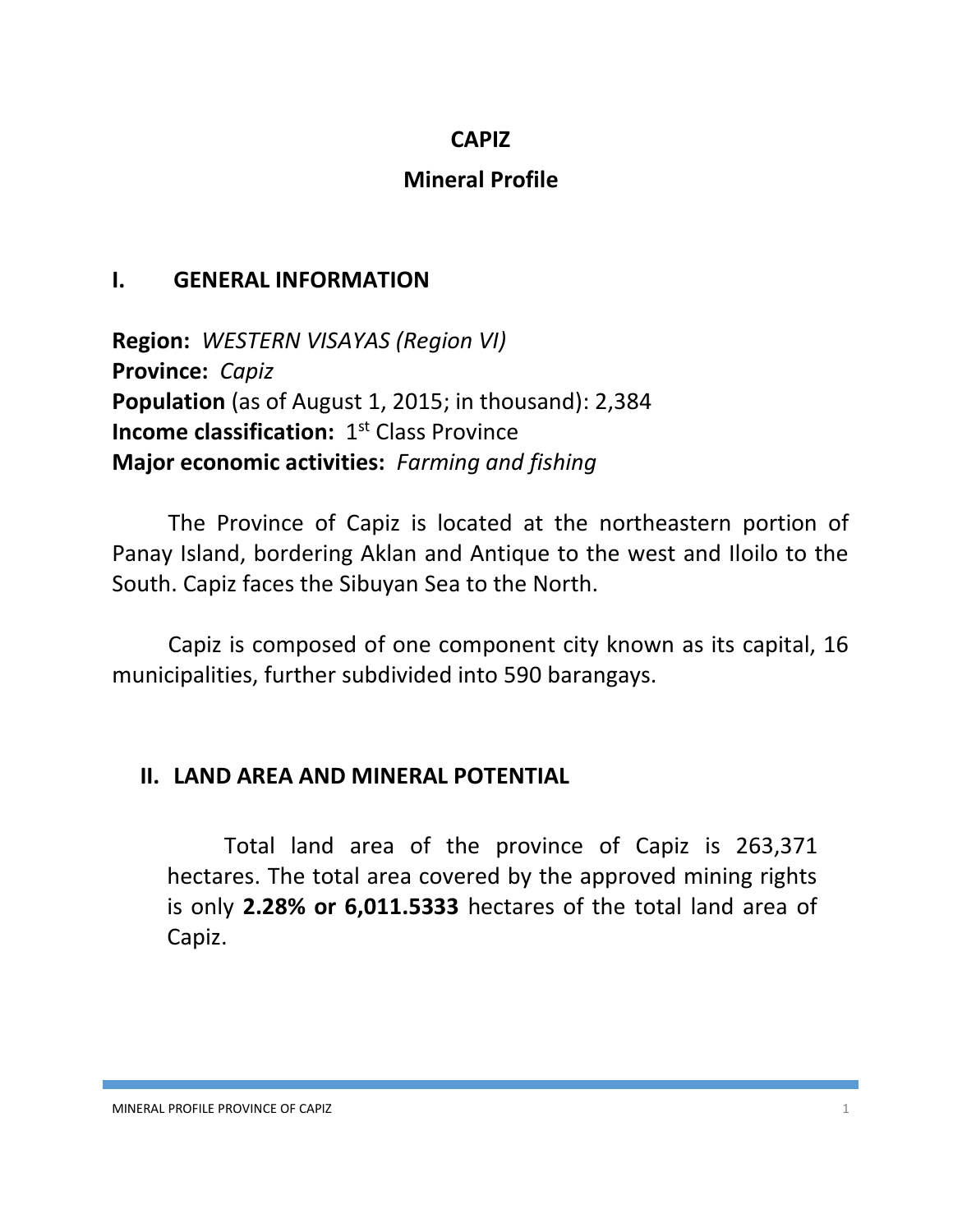# **Number of Mining Rights Issued by National Government in Capiz**

| <b>TYPE OF MINING RIGHT</b>                            | <b>NUMBER</b>  | <b>AREA</b>     |
|--------------------------------------------------------|----------------|-----------------|
| <b>Mineral Production Sharing</b><br>Agreements (MPSA) | $\overline{2}$ | 5,888.0115 has. |
| <b>Mineral Processing Permit (MPP)</b>                 | $\mathbf{1}$   | Not applicable  |
| <b>Commercial Sand and Gravel</b><br>(CSAG) Permit     | 54             | 60.0136 has.    |
| Quarry Permit (QP)                                     | 16             | 63.5082 has.    |
| <b>TOTAL</b>                                           | 73             | 6,011.5333 has. |

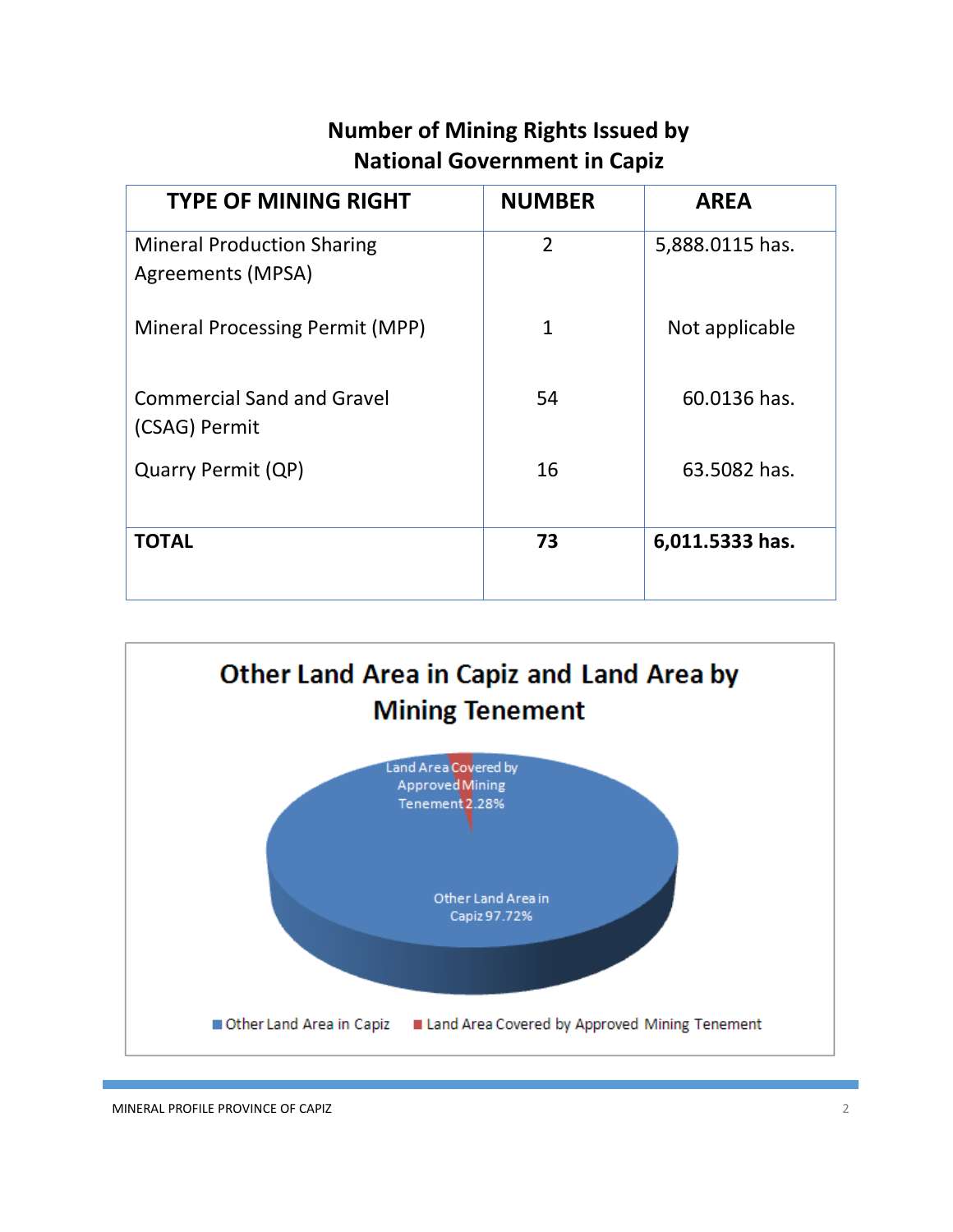#### **III.MINERAL RESOURCES DEVELOPMENT PROJECTS**

The province has no operating mining company. All mining companies are under exploration. Teresa Marble Corporation (MPSA No. 107-98-VI) and Parvisgold, Inc. (MPSA No. 129-98-VI) explore minerals like copper and gold. Other permit issued are for the extraction of sand and gravel.

|                 | <b>Mining Projects/Operators/Permit</b><br><b>Holder</b>                                                                                                                                                                                                                                                                                                                       |
|-----------------|--------------------------------------------------------------------------------------------------------------------------------------------------------------------------------------------------------------------------------------------------------------------------------------------------------------------------------------------------------------------------------|
| Gold and copper | <b>Teresa Marble Corporation</b><br>Parvisgold, Inc.                                                                                                                                                                                                                                                                                                                           |
| Sand and Gravel | Blue Chips Builders, Inc.                                                                                                                                                                                                                                                                                                                                                      |
| Sand and Gravel | Abalecio, Jeremias H.<br>Adricula, Lydia D.<br>Alianza, Catherine Anne L.<br>Arinquin, Ma. Corazon Marcela F.<br>Atienza, Gregorio A.<br>Baquilar, Nenita B.<br>Baltazar, Belvis B.<br>Bayog, Estelita<br>Belvis, Baltazar<br>Bornales, Mario T.<br>Castro, Maria Concepcion T.<br>Dadivas, Edgardo P., Jr.<br>Dariagan, Christopher<br>Dasilag, Marites<br>Dayalo, Salcedo D. |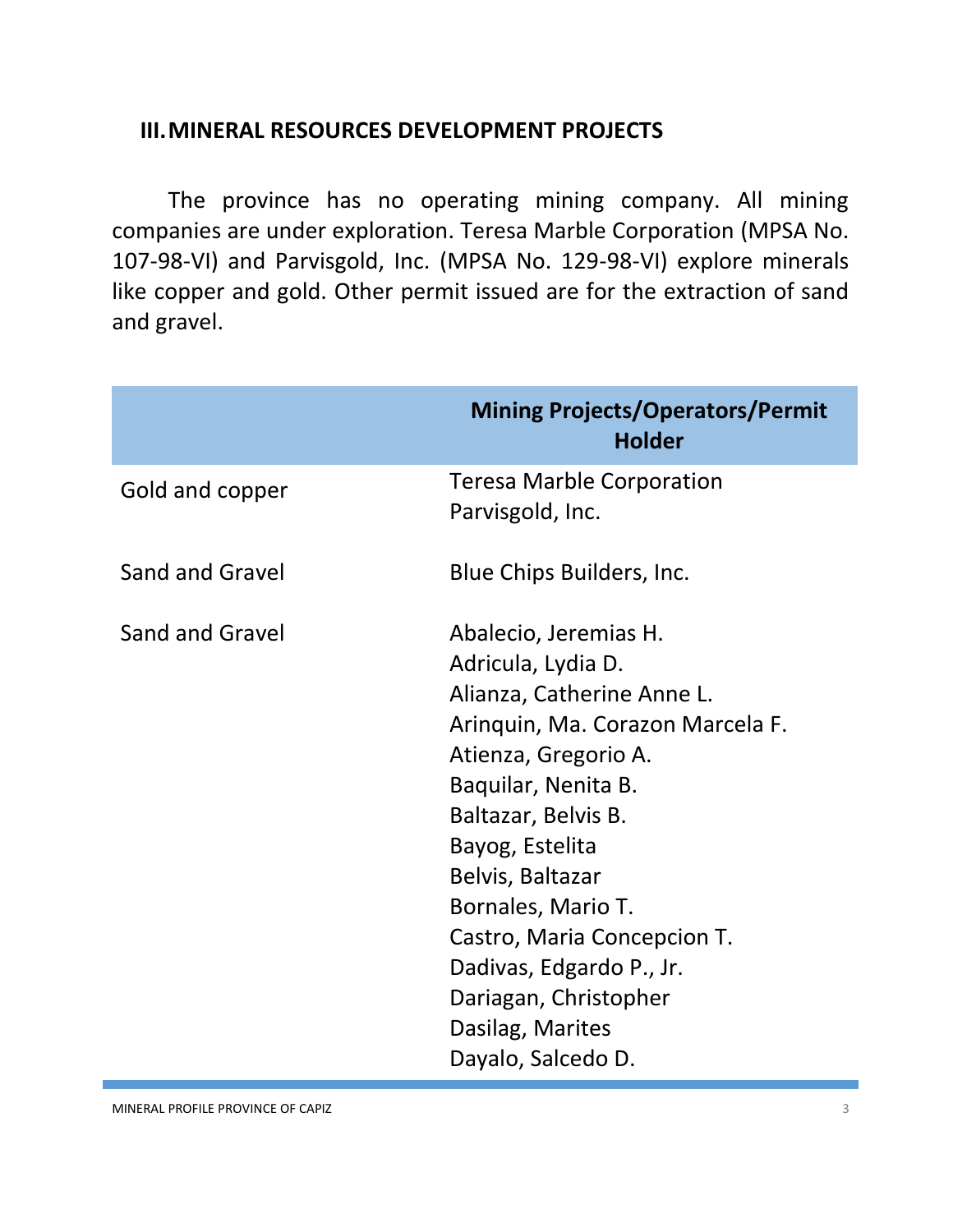Deloso, Florie Mae L. Deloso, Marina L. Dapulano, Rafael, Jr. Dinero, Ma. Angelyn G. Distajo, Hyacinth B. Españalo, Ariel T. Fajardo, Meneleo V. Faunillo, Allan G. Fellores, Eva F. Floro, Rodelo F. Fuliga, Lilia F. Funcion, Claire H. Gallenero, Celo G. Ganzon, Pablo G. Gardose, Sandra F. Gequillo, Lucio F. Gicole, Benjie G. Gloria, Nestor G. Jr. Guillermo, Jonathan R. Hernandez, Rommel Inocencio, Narciso R. Jinon, Manuel Erwin Ladores, Jose A. Jr. Lajo,Ma. Romelyn M. Lamayo, John L. Librason, Arnel B. Mesada, Luiben D. Olmedo, Victoria P. Ortiz, Stephen V. Palomo, Frankie G. Perez, Marlon C.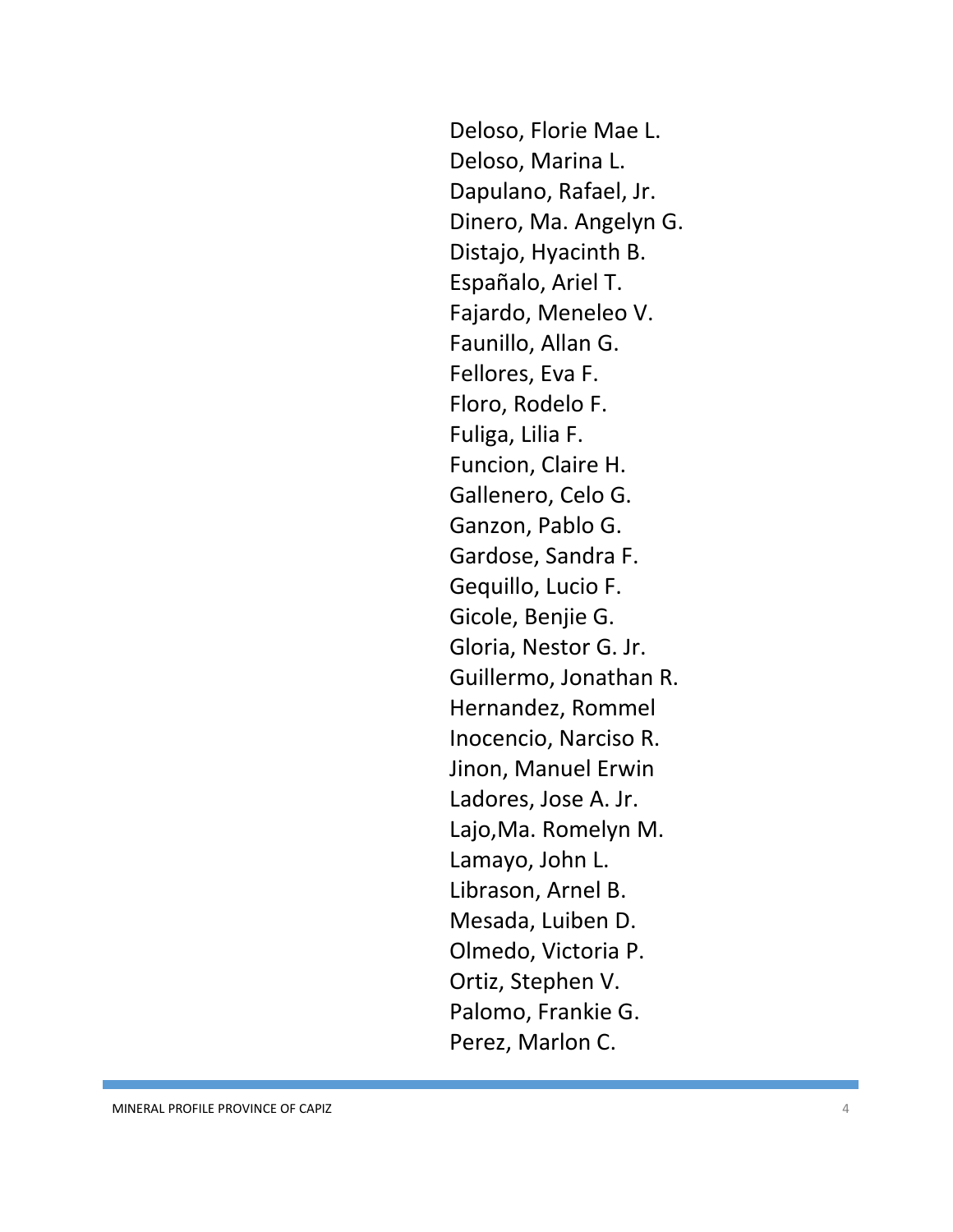|                       | Pionelo, Paula D.<br>Quistadio, Cecilia C.<br>Salcedo, Fernando Ramon D.<br>Salazar, Sebastian Philip Michael F.<br>Sanchez, Cornelio Jr.<br>Septimo, Rey Ann F.<br>So Chan, Danilo B.<br>Vito, Joel L.                                                                                                                 |
|-----------------------|-------------------------------------------------------------------------------------------------------------------------------------------------------------------------------------------------------------------------------------------------------------------------------------------------------------------------|
| <b>Boulders</b>       | Arcenas, Gregorio A.                                                                                                                                                                                                                                                                                                    |
| <b>Basalt</b>         | Arcenas, Rex Francisco O.<br>Arcenas, Ricardo A.<br>Laab, Ramonito                                                                                                                                                                                                                                                      |
| <b>Ordinary Earth</b> | Acolentaba, Oscar Abella Vito<br>Alianza, Anita L.<br>Almalbis, Mark Anthony H.<br>Andrada, Rodolfo G. Jr.<br>Andrada, Rodolfo G. Jr.<br>Azarcon, Julie Ann T.<br>Ehoy-Linaga, Rona E.<br>Ong, Hannibal Zennon<br>Ortiz, Mark Anthony G.<br>Rafanan, Pablo R.<br>Sanchez, Jenny Flondozo<br>Valcarcel, Jarencio Capupus |

f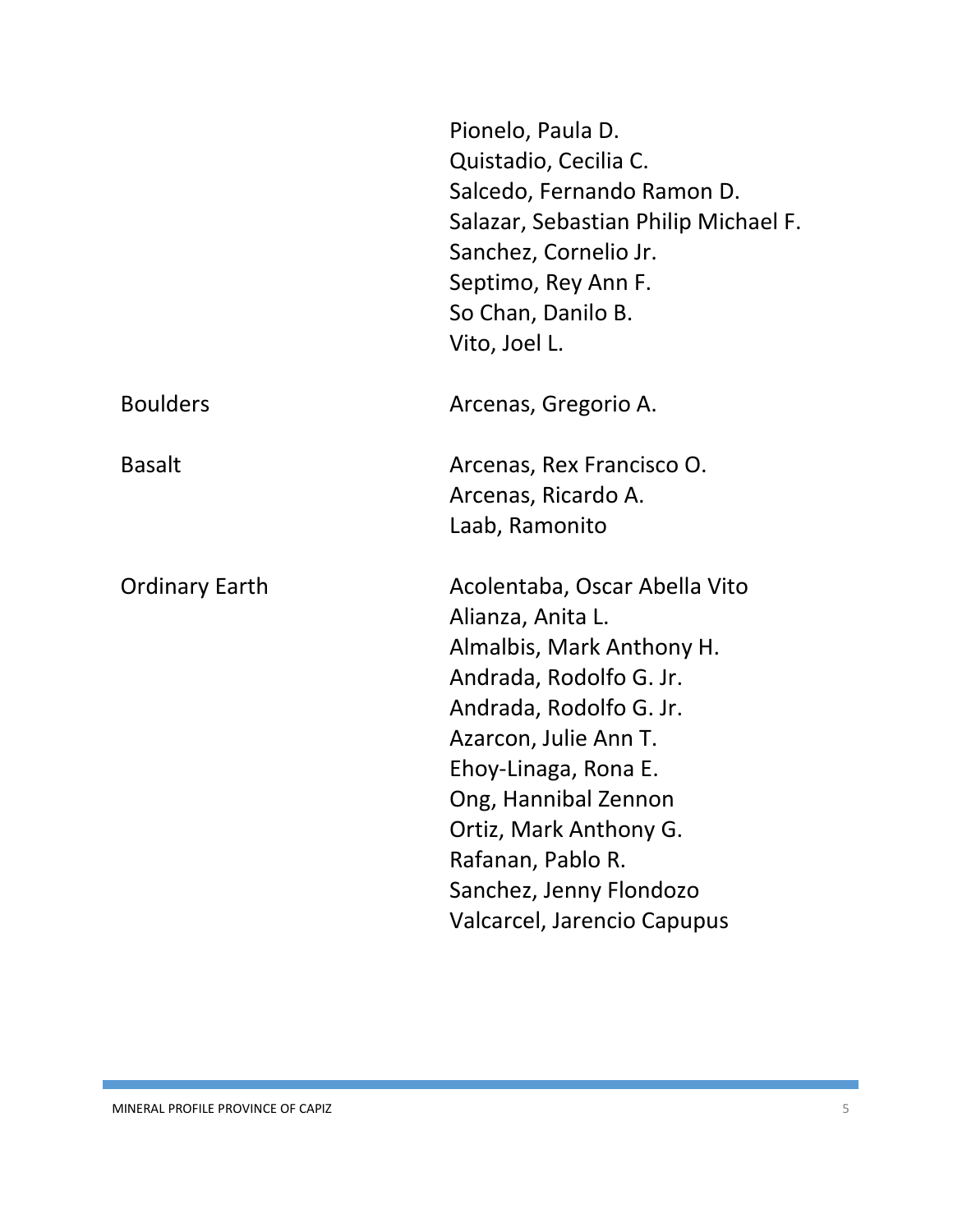# **IV. ECONOMIC CONTRIBUTION**

## **PRODUCTION**

| <b>Mineral Commodity</b>          | <b>Quantity</b>  | Value (PhP)   |
|-----------------------------------|------------------|---------------|
| Sand and Gravel                   | 121,829.08 Cu. M | 18,974,980.25 |
| <b>Ordinary Earth</b>             | 53,263.00 Cu.M   | 2,964,600.00  |
| Ordinary Earth &<br><b>Basalt</b> | 4,673.00 Cu.M    | 316,500.00    |
| <b>Basalt</b>                     | 41,082.57 Cu.M   | 13,196,149.50 |
| <b>Base Course</b>                | 1,943.69 Cu.M    | 388,738.00    |

### **SALES**

| <b>Mineral Commodity</b>          | Quantity        | Value (PhP)   |
|-----------------------------------|-----------------|---------------|
| Sand and Gravel                   | 130,657.58 Cu.M | 43,232,516.50 |
| <b>Ordinary Earth</b>             | 53,263.00 Cu.M  | 2,964,600.00  |
| Ordinary Earth &<br><b>Basalt</b> | 3,021.30 Cu.M   | 2,070,305.00  |
| <b>Basalt</b>                     | 39,130.57 Cu.M  | 22,330,594.27 |
| <b>Base Course</b>                | 3,529.50 Cu.M   | 939,965.50    |